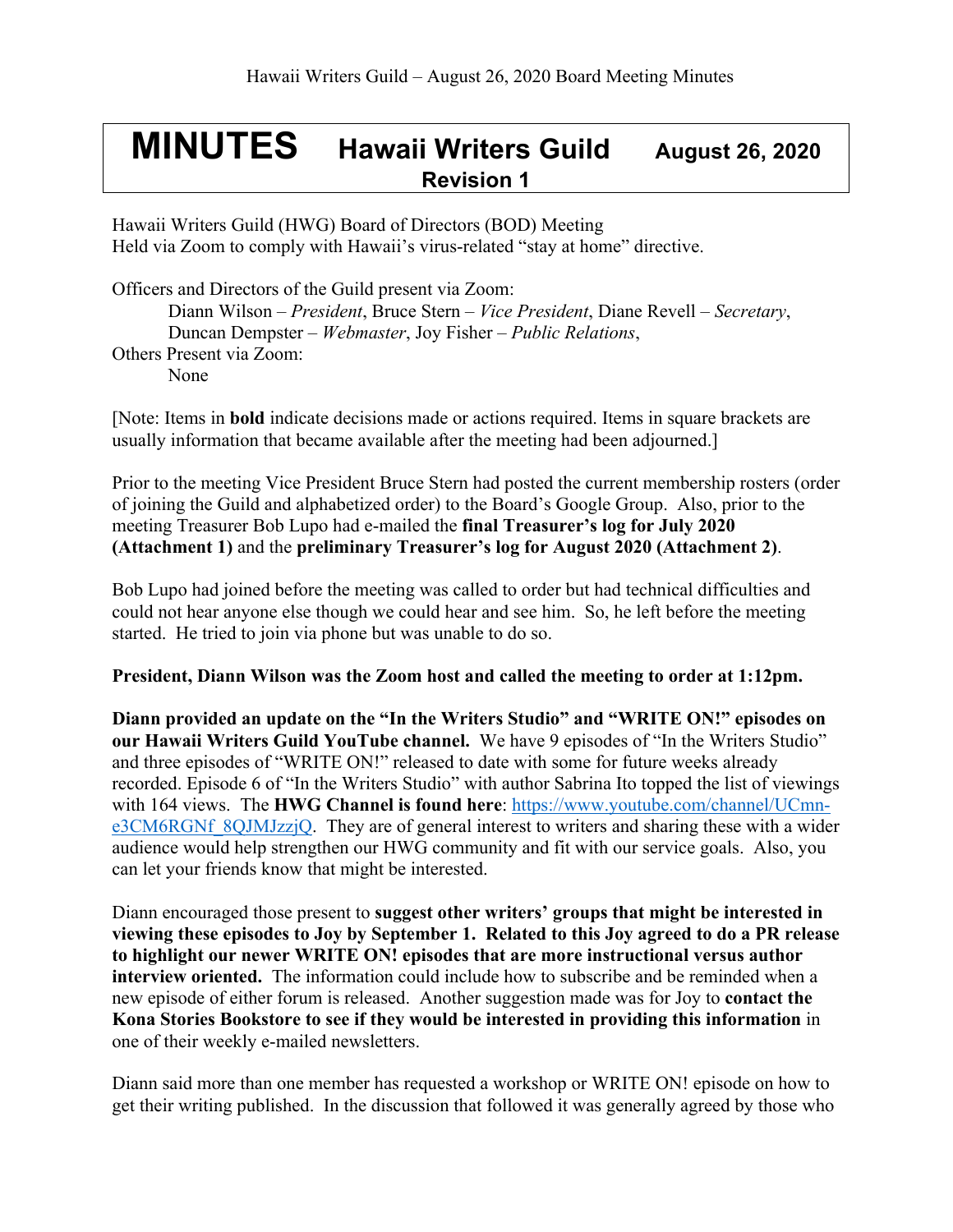have had published works that such a topic would not fit within the targeted time allocated for these YouTube episodes. Just the ones given in person by Sam Cudney on self-publishing took an hour or two. Diann mentioned top punctuation problems was being considered for a WRITE ON! episode. It was agreed this would be a good topic and to the list she gave the addition of use of ellipses was suggested.

**Diann provided a status update on the writer buddies where pairs of our members team up and work to encourage each other in their writing**. There are four pairs of buddies and they have each set their schedules to meet regularly. Diann is in one of these pairs. She said it helps to motivate and prioritize her writing as a date for meeting with her buddy approaches. She will check back with each of the pairs again in 3 months to see how they are progressing.

**Bruce Stern, Vice President**, provided a summary of the **membership status with 67 active paid full (i.e., non-student) members, two student members, two pending members, and two members currently late** on payment. So, if the two pending ones that are approved do pay (currently classified as "provisional"), **we will have 73 active members**. Bruce asked what are the Guild rules relative to late dues payment and similar. Diane said she thought it had two criteria, one at 3 months and another at 6 months, but would check. [After the meeting, Diane located in our current Bylaws the relevant section 3.3 that provides the rules:

"Section 3.3. Delinquent Dues. A grace period of three (3) months will be set relative to delinquent guild membership dues. When a member's dues are three or more months delinquent and the member has been made aware of the delinquency, the member's privileges in the Hawaii Writers Guild will be suspended and the member will be informed of the change in membership status. The member will no longer have the following privileges: having a bio and photograph on the website, reading at Hawaii Writers Guild-sponsored author nights, selling books at Hawaii Writers Guild-sponsored events, and attending the annual meeting. After six months of delinquent dues, the member will be removed from the list of current members. "]

Committee Reports:

**Bryan Furer, Director for Volcano**, was **not able to attend the meeting**. The Volcano Writers Group's plan for a public reading at Ira Ono's Volcano Garden Arts to highlight works from their book *Out of Our Minds: Voices from the Mist* had been cancelled but they plan to schedule it when virus restrictions have been loosened to allow that**.** 

**Eila, Director for North Kohala**, was unable to attend the meeting as she hosts a KNKR radio program during this time slot. She has continued doing new episodes of the Guild's YouTube series **"Inside the Writers Studio."** These have been well received. Eila enjoys the job of being the emcee and doing the interviews. For **Episode 8 Diann Wilson switched roles with Eila to interview Eila as the featured author**. **Episode 9 had Amy Elizabeth Gordon as the featured author.** Two more are in the queue with the **next episode release on September 1st**. These "Inside the Writers Studio" **episodes alternate with releases of the "WRITE ON!" skills workshops** hosted by Diann Wilson. To be kept up to date on the offerings one can subscribe to the series on YouTube: https://www.youtube.com/channel/UCmne3CM6RGNf\_8QJMJzzjQ.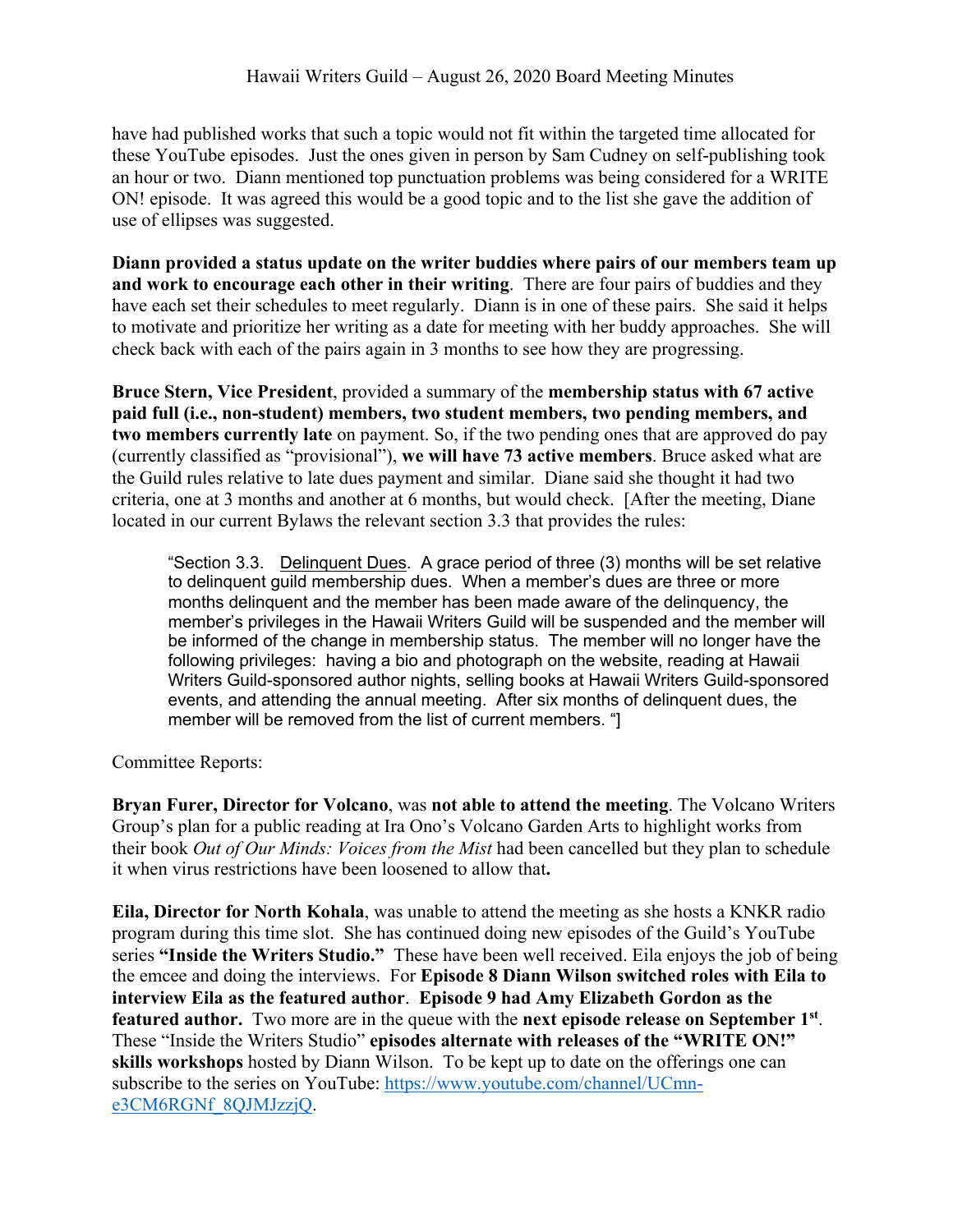**Louise Riofrio, Events Director, is away and Jada Rufo is handling the Events Director tasks in the meantime.** Jada was not at the meeting, but previously provided information on this **last Saturday's pop-up bookstore at Paniolo Stables on August 22nd** and as relayed in our meeting there were at least 3 of our authors at the table, each sold 2 or 3 books at a minimum with Jada selling 9 of her books. The Guild participates usually twice a month with the pop-up bookstore.

With the virus restrictions on large gatherings, no plans for other types of events are in work. [The HawaiiCon 2020 in person event was cancelled previously, but on Sept. 3 Louise forwarded **a message from HawaiiCon** that included the following: "So…Registration is Open! **You can register to attend right from the HawaiiCon homepage**: www.hawaiicon.com.. Just hit the big teal button that says REGISTER FOR HAWAIICON 2020." They are providing a virtual version of the convention and **at their website under Events they provide ways to participate**.]

**The Public Relations Director, Joy Fisher**, said our future events continue to be on hold due to the COVID-19 restrictions. Any future Writers Voices public readings will in part be determined by the rules that our venue, Tutu's House, chooses to implement. As mentioned above in the discussion under Diann Wilson's section**, Joy will be providing a PR announcement about the update to our HWG YouTube channel** with the addition of the "WRITE ON!" episodes. **To have her provide this information to other writing groups, we were tasked with providing the name of the group, contact person facilitating it in some capacity and contact e-mail address by September 1st.**

Joy said there is **no new response to the Newsletter Editor Ad**, but she thinks it is important and is leaving it up on the website.

**Regarding a next issue of the** *Latitudes* **Literary Review**, we need a managing editor and a poetry editor. It was agreed we should figure a way to continue with issues of Latitudes, but with the time commitment being a deterrent to several contacted for in particular the managing editor role, **we talked about alternate ways to continue. One suggestion with some support was to limit the resources required for an issue by focusing on just one or two of the genres such as just doing non-fiction.** Someone suggested Bob Lupo might be willing to take it on if it was scaled down – Bob was not present, **but Duncan said he would raise the issue with Bob by phone after the meeting.**

The intent was to have two issues of *Latitudes* per year (spring and autumn), but we may end up sliding the second edition or moving to one issue per year.

**Our Webmaster, Duncan Dempster,** said of **our current 71 paid full and student members, only 54 have provided their photo and bio for posting** to our Guild website (up by 4 from last month) with a subset having their own pages linked in. As he has sent one or more reminders to those who have not provided information, **he plans to leave it for now with only telling new members that join about this opportunity.**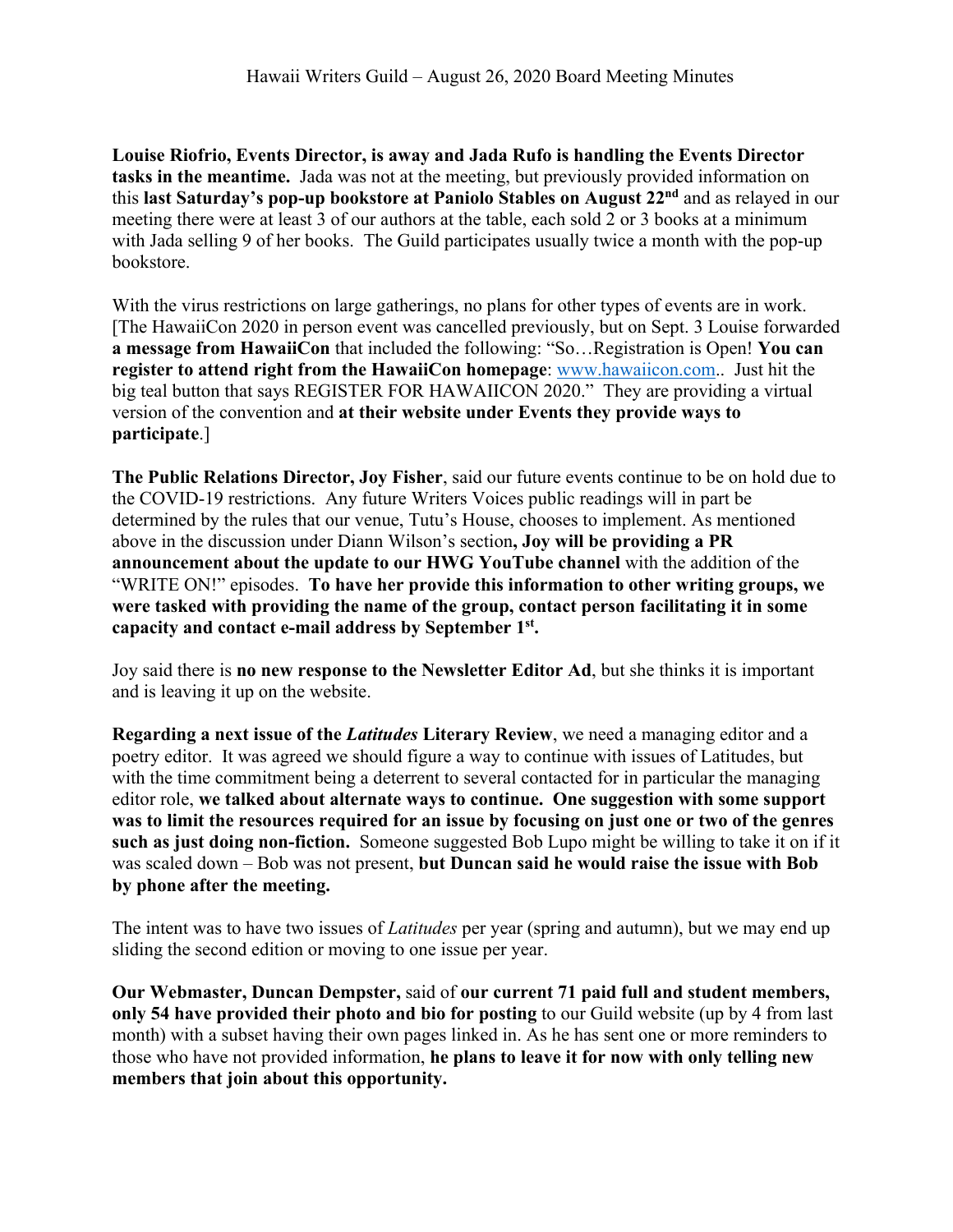**Duncan said we would once again not receive any payout this quarter from Amazon Smile as we had accumulated less than \$5 up until the end of June**. Several of us thought our purchases would have generated enough to kick us over the \$5 amount. **Diann Wilson requested that each of us using Amazon Smile check our accumulated amounts shown on our accounts and let Duncan know**. [Diane R. checked her Amazon Smile purchases and realized some major ones were since the end of June. Also, **it appears the donation shown is for all donations accumulated since the person first initiated an Amazon Smile account**, so not all might have been designated for HWG as the charity and it is since day one versus in the current year. Also for **purchases made going through Amazon.com without specifically going to Smile.Amazon.com those purchases did not contribute to the total used for the charitable donation calculation**. Diane changed their home computers' bookmarks to be for Smile.Amazon.com and deleted the bookmark for the non-smile one to better insure all purchases contribute. Both links have the same information and logons with the only difference seeming to be whether it contributes or not.]

**Treasurer Bob Lupo was not available, but had provided the current July and August financials shown in Attachments 1 and 2**. Bob had provided the question on **expenditures that might be deemed as benefiting individuals versus the Guild that might endanger our nonprofit status** with the IRS to the 5 CPA's recommended by the **Hawaii Alliance of Nonprofit Organizations (**HANO). He had provided the **reply of one of those with his comments in an e-mail** the week prior to the meeting as seen in **Attachment 3**. We deferred discussion of this to next month's Board meeting with the expectation Bob would be able to attend.

Approval of the budget may need to be revisited after this information is reviewed.

The **Secretary, Diane Revell, requested the July 22nd Board Meeting Minutes be approved.**  A motion was made to approve the minutes, seconded and the **Board voted unanimously to approve them.** The minutes **will be posted to the Guild's website** in an archive location for minutes. When this is done by the Webmaster, **the Secretary will send an e-mail to all members with the link**.

**We discussed the need to initiate an ad hoc nomination committee to select officer candidates for 2021**. **Diane said she has served as Secretary since 2017 and would prefer not to run for 2021** but might instead take on the newsletter editor job that Joy has lobbied for us to have. [**Bob Lupo said in an e-mail after the meeting he would prefer not to serve as Treasurer next year** but would consider other roles in the Guild.] Someone asked if those on the nomination committee need to be directors, but that is not a requirement, just a member in good standing. **Diann Wilson requested those willing to serve on the Nomination Committee let her know before our next Board meeting.**

We also discussed what type of event we should have for the January annual meeting. Diane R. had mentioned we may need a plan A and B with one if no COVID-19 restrictions on group gatherings and the other if several restrictions still in place. In general, **it was agreed we would likely need to do a Zoom event versus in person** though having an outdoor event was also suggested. We decided to pick a date so we can reserve it on our calendars. Section 5.1 requires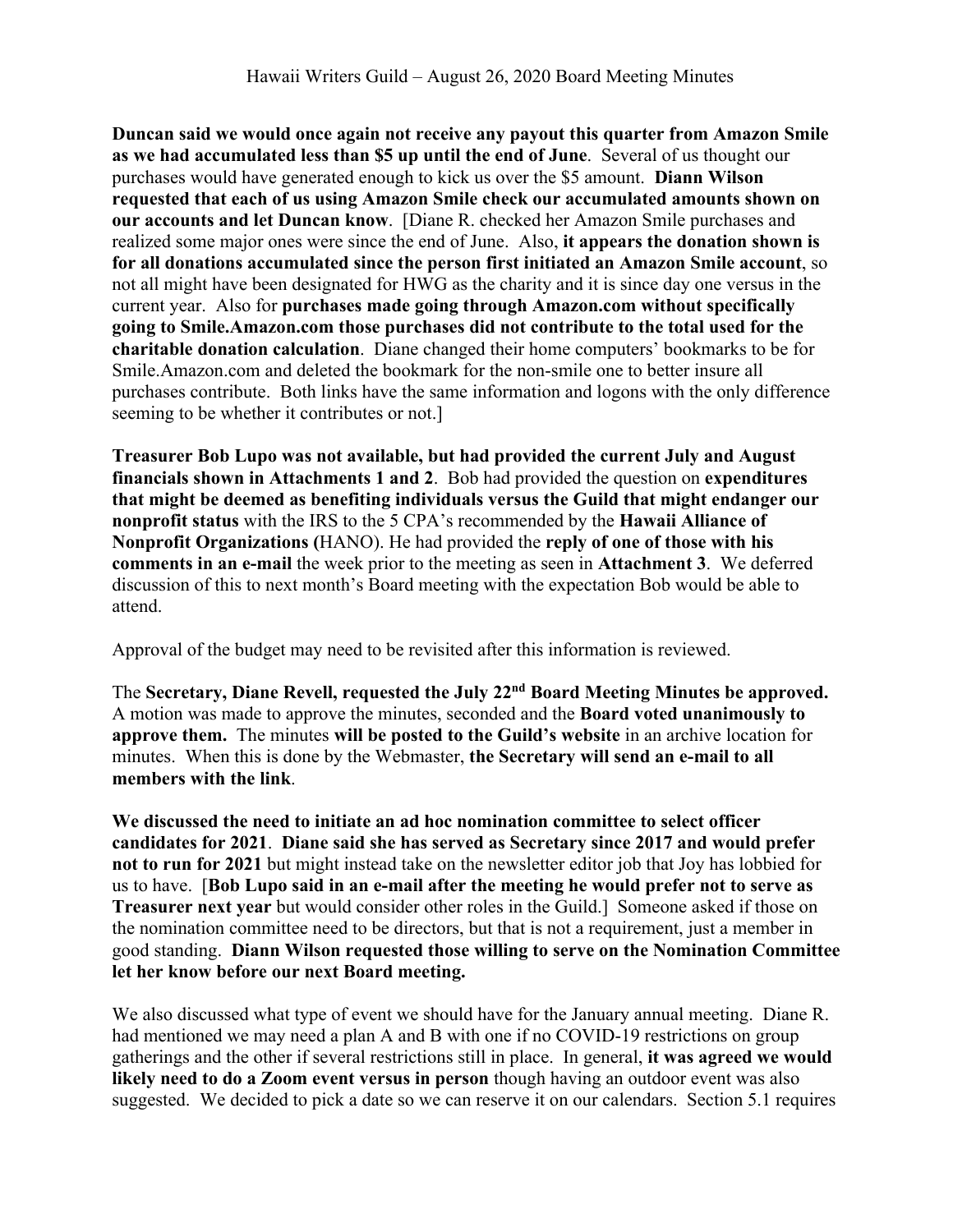our annual meeting to be in January. Based on past meetings we determined it is best to not have it too close to New Year's Day and a week or so prior to February to get up to speed with new officers from the election at the annual meeting. **Saturday, January 16th was selected as the annual meeting date**.

## The **next regular Board meeting date** is set for **Wednesday, September 23rd** at **1:00pm - 2:30pm via the Guild's own Zoom account**.

For those who cannot come to Waimea on the Big Island in the future to attend the board meetings, we do have Zoom active to allow remote attendance via a computer and internet even when we moved back to in person meetings. Each meeting agenda includes the specific meeting information for joining via Zoom and tutorials can be found on-line. With the virus restrictions currently in place and expected to go on into September and likely beyond we expect that meeting to be also held only via Zoom.

The meeting was adjourned at 2:07pm.

Respectfully submitted, Diane Revell, Secretary

Announcements:

- The **next regular Board meeting time and place: Wednesday, September 23rd at 1:00pm – 2:30pm. Meetings will all be via Zoom for the foreseeable future**. Attendance via internet or phone via Zoom will be offered and if still under "stay at home" restrictions it will be the sole method used.
- **Requests for items to be added to the agenda for the next regular Board meeting** should be **sent to the President Diann Wilson and Secretary Diane Revell at their email addresses** (island.diann@gmail.com and diane.b.revell@gmail.com) 10-days prior to the next meeting, so **by September 13th**. The **agenda will be e-mailed September 18th** to the full membership five days prior to the meeting.
- Parking Lot:

Attachment 1: Hawaii Writers Guild Final Treasurers Log for July 2020 Attachment 2: Hawaii Writers Guild Preliminary Treasurers Log for August 2020 Attachment 3: Bob Lupo E-mail to Board of Directors on CPA Response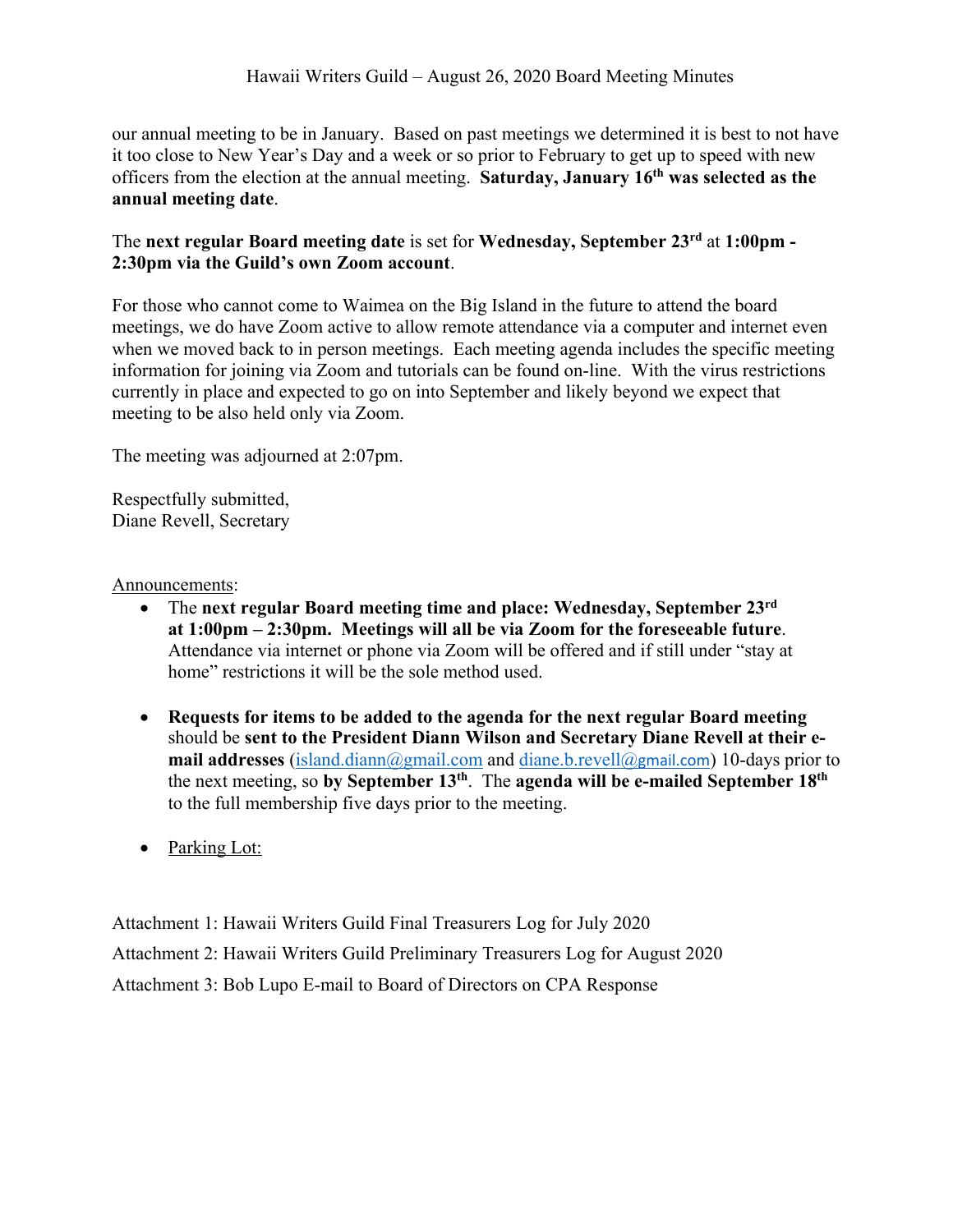|                                                      | Hawaii Writers Guild Treasuer's Log, July 2020 |  |  |  |            |
|------------------------------------------------------|------------------------------------------------|--|--|--|------------|
|                                                      |                                                |  |  |  |            |
| American Savings bank Balance as of June 30, 2020    |                                                |  |  |  | \$2,935.27 |
|                                                      |                                                |  |  |  |            |
| <b>July Inflows</b>                                  |                                                |  |  |  |            |
|                                                      |                                                |  |  |  |            |
| Diane Revell, June Membership Renewal, as of 7/22/20 |                                                |  |  |  | 40.00      |
| Janet Carpenter-Morales, June Renwal, as of 7/22/20  |                                                |  |  |  | 40.00      |
| Bryan Furer, Membership Renewal, as of 7/22/20       |                                                |  |  |  | 40.00      |
| <b>Total July Inflows</b>                            |                                                |  |  |  | 120.00     |
|                                                      |                                                |  |  |  |            |
| ASB Monthly Service Fee, as of 7/31/20               |                                                |  |  |  | $-5.00$    |
| <b>Total July Outflows</b>                           |                                                |  |  |  | -5.00      |
|                                                      |                                                |  |  |  |            |
| Total ASB Operating Balance, as of 7/31/20           |                                                |  |  |  | \$3,050.27 |
|                                                      |                                                |  |  |  |            |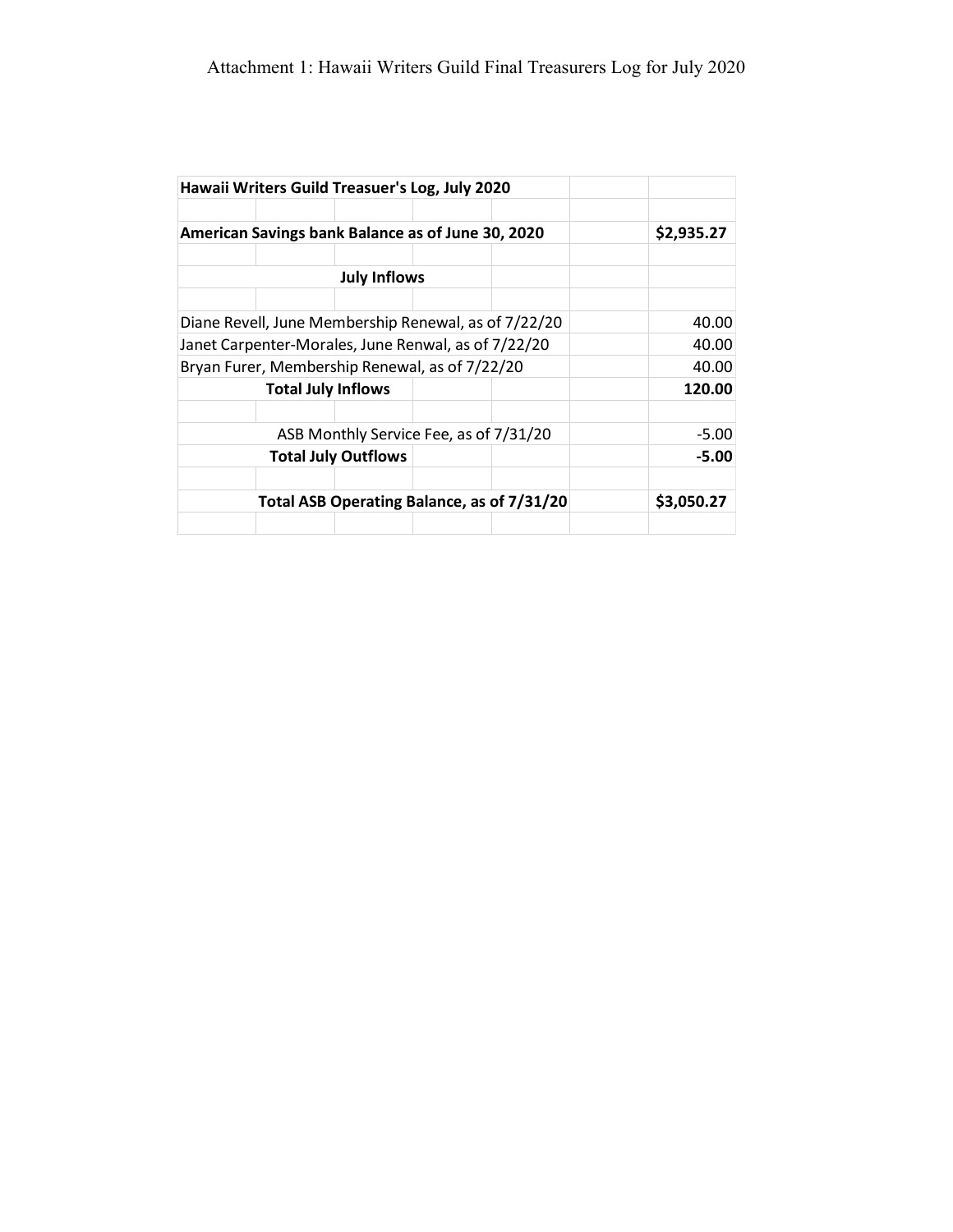| Hawaii Writers Guild Treasurer's Log, August, as of 8/26/20 |            |
|-------------------------------------------------------------|------------|
| American Savings Bank balance as of July 31, 2020           | \$3,050.27 |
| <b>August Inflows</b>                                       |            |
| Karen Sellers, New Member Initial Dues, as of 8/10/20       | 40.00      |
| David Emerson, New Member Initial Dues, as of 8/19/20       | 40.00      |
| <b>Total August Inflows, To Date</b>                        | 80.00      |
| <b>August Outflows</b>                                      |            |
| Jada Rufo Re: Pop-Up Events + Supplies, Check #121          | $-97.18$   |
| <b>Total August Outflows, To Date</b>                       | $-97.18$   |
| Total ASB Operating Balance, as of 8/26/20                  | 3033.09    |

Note: Total ASB Operating Balance includes \$600 General Reserve Fund